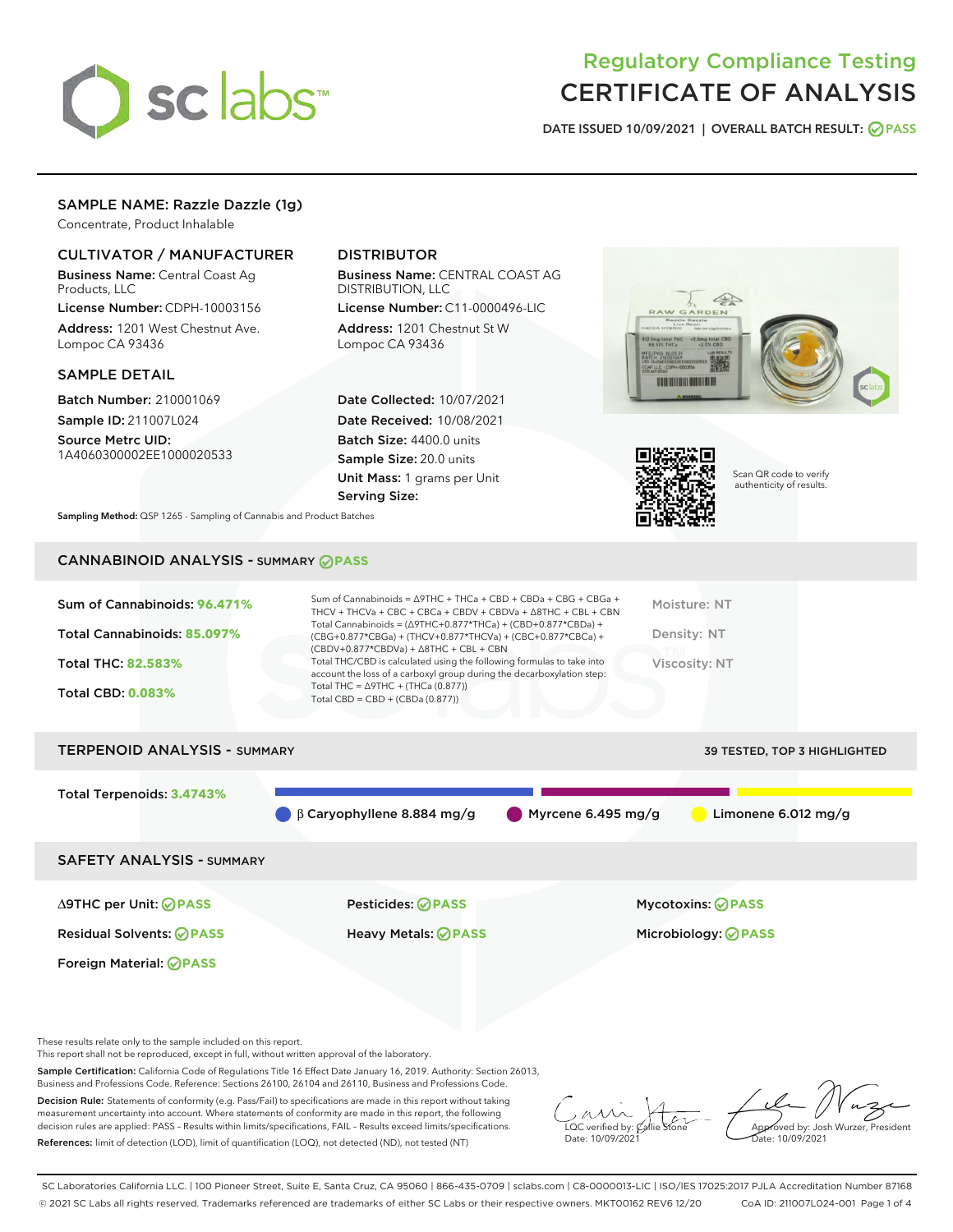



RAZZLE DAZZLE (1G) | DATE ISSUED 10/09/2021 | OVERALL BATCH RESULT: @ PASS

## CANNABINOID TEST RESULTS - 10/09/2021 2 PASS

Tested by high-performance liquid chromatography with diode-array detection (HPLC-DAD). **Method:** QSP 1157 - Analysis of Cannabinoids by HPLC-DAD

#### TOTAL CANNABINOIDS: **85.097%**

Total Cannabinoids (Total THC) + (Total CBD) + (Total CBG) + (Total THCV) + (Total CBC) + (Total CBDV) + ∆8THC + CBL + CBN

TOTAL THC: **82.583%** Total THC (∆9THC+0.877\*THCa)

TOTAL CBD: **0.083%**

Total CBD (CBD+0.877\*CBDa)

TOTAL CBG: 1.67% Total CBG (CBG+0.877\*CBGa)

TOTAL THCV: 0.317% Total THCV (THCV+0.877\*THCVa)

TOTAL CBC: 0.444% Total CBC (CBC+0.877\*CBCa)

TOTAL CBDV: ND Total CBDV (CBDV+0.877\*CBDVa)

| <b>COMPOUND</b>  | LOD/LOQ<br>(mg/g)          | <b>MEASUREMENT</b><br><b>UNCERTAINTY</b><br>mg/g | <b>RESULT</b><br>(mg/g) | <b>RESULT</b><br>(%) |
|------------------|----------------------------|--------------------------------------------------|-------------------------|----------------------|
| <b>THCa</b>      | 0.05/0.14                  | ±23.106                                          | 899.05                  | 89.905               |
| <b>A9THC</b>     | 0.06 / 0.26                | ±1.285                                           | 37.36                   | 3.736                |
| <b>CBGa</b>      | 0.1/0.2                    | ±0.86                                            | 16.4                    | 1.64                 |
| <b>CBCa</b>      | 0.07 / 0.28                | ±0.247                                           | 5.06                    | 0.506                |
| <b>THCVa</b>     | 0.07/0.20                  | ±0.172                                           | 3.61                    | 0.361                |
| <b>CBG</b>       | 0.06/0.19                  | ±0.090                                           | 2.28                    | 0.228                |
| <b>CBDa</b>      | 0.02/0.19                  | ±0.028                                           | 0.95                    | 0.095                |
| $\triangle$ 8THC | 0.1/0.4                    | N/A                                              | <b>ND</b>               | <b>ND</b>            |
| <b>THCV</b>      | 0.1 / 0.2                  | N/A                                              | <b>ND</b>               | <b>ND</b>            |
| <b>CBD</b>       | 0.07/0.29                  | N/A                                              | <b>ND</b>               | <b>ND</b>            |
| <b>CBDV</b>      | 0.04 / 0.15                | N/A                                              | <b>ND</b>               | <b>ND</b>            |
| <b>CBDVa</b>     | 0.03 / 0.53                | N/A                                              | <b>ND</b>               | <b>ND</b>            |
| <b>CBL</b>       | 0.06 / 0.24                | N/A                                              | <b>ND</b>               | <b>ND</b>            |
| <b>CBN</b>       | 0.1/0.3                    | N/A                                              | <b>ND</b>               | <b>ND</b>            |
| <b>CBC</b>       | 0.2 / 0.5                  | N/A                                              | <b>ND</b>               | <b>ND</b>            |
|                  | <b>SUM OF CANNABINOIDS</b> |                                                  | 964.71 mg/g             | 96.471%              |

#### **UNIT MASS: 1 grams per Unit**

| ∆9THC per Unit                        | 1120 per-package limit                                                                    | 37.36 mg/unit<br>PASS |  |  |  |  |
|---------------------------------------|-------------------------------------------------------------------------------------------|-----------------------|--|--|--|--|
| <b>Total THC per Unit</b>             |                                                                                           | 825.83 mg/unit        |  |  |  |  |
| <b>CBD per Unit</b>                   |                                                                                           | <b>ND</b>             |  |  |  |  |
| <b>Total CBD per Unit</b>             |                                                                                           | $0.83$ mg/unit        |  |  |  |  |
| Sum of Cannabinoids<br>per Unit       |                                                                                           | 964.71 mg/unit        |  |  |  |  |
| <b>Total Cannabinoids</b><br>per Unit |                                                                                           | 850.97 mg/unit        |  |  |  |  |
|                                       | <b>MOISTURE TEST RESULT</b><br><b>DENSITY TEST RESULT</b><br><b>VISCOSITY TEST RESULT</b> |                       |  |  |  |  |

Not Tested

Not Tested

Not Tested

#### TERPENOID TEST RESULTS - 10/09/2021

Terpene analysis utilizing gas chromatography-flame ionization detection (GC-FID). **Method:** QSP 1192 - Analysis of Terpenoids by GC-FID

| <b>COMPOUND</b>         | LOD/LOQ<br>(mg/g) | <b>MEASUREMENT</b><br><b>UNCERTAINTY</b><br>mg/g | <b>RESULT</b><br>(mg/g)                         | <b>RESULT</b><br>$(\%)$ |
|-------------------------|-------------------|--------------------------------------------------|-------------------------------------------------|-------------------------|
| $\beta$ Caryophyllene   | 0.004 / 0.012     | ±0.3163                                          | 8.884                                           | 0.8884                  |
| <b>Myrcene</b>          | 0.008 / 0.025     | ±0.0838                                          | 6.495                                           | 0.6495                  |
| Limonene                | 0.005 / 0.016     | ±0.0860                                          | 6.012                                           | 0.6012                  |
| $\alpha$ Humulene       | 0.009 / 0.029     | ±0.0810                                          | 2.524                                           | 0.2524                  |
| $\alpha$ Bisabolol      | 0.008 / 0.026     | ±0.1104                                          | 2.068                                           | 0.2068                  |
| Linalool                | 0.009/0.032       | ±0.0459                                          | 1.208                                           | 0.1208                  |
| Ocimene                 | 0.011 / 0.038     | ±0.0369                                          | 1.148                                           | 0.1148                  |
| Terpineol               | 0.016 / 0.055     | ±0.0532                                          | 0.866                                           | 0.0866                  |
| $\beta$ Pinene          | 0.004 / 0.014     | ±0.0091                                          | 0.795                                           | 0.0795                  |
| $\alpha$ Pinene         | 0.005 / 0.017     | ±0.0060                                          | 0.701                                           | 0.0701                  |
| Fenchol                 | 0.010 / 0.034     | ±0.0257                                          | 0.665                                           | 0.0665                  |
| Valencene               | 0.009 / 0.030     | ±0.0378                                          | 0.549                                           | 0.0549                  |
| Guaiol                  | 0.009 / 0.030     | ±0.0257                                          | 0.545                                           | 0.0545                  |
| Caryophyllene<br>Oxide  | 0.010 / 0.033     | ±0.0221                                          | 0.480                                           | 0.0480                  |
| Terpinolene             | 0.008 / 0.026     | ±0.0094                                          | 0.460                                           | 0.0460                  |
| Nerolidol               | 0.009 / 0.028     | ±0.0250                                          | 0.398                                           | 0.0398                  |
| trans-β-Farnesene       | 0.008 / 0.025     | ±0.0110                                          | 0.310                                           | 0.0310                  |
| <b>Borneol</b>          | 0.005 / 0.016     | ±0.0083                                          | 0.197                                           | 0.0197                  |
| Fenchone                | 0.009 / 0.028     | ±0.0041                                          | 0.140                                           | 0.0140                  |
| Citronellol             | 0.003 / 0.010     | ±0.0050                                          | 0.103                                           | 0.0103                  |
| Camphene                | 0.005 / 0.015     | ±0.0010                                          | 0.091                                           | 0.0091                  |
| Geraniol                | 0.002 / 0.007     | ±0.0011                                          | 0.026                                           | 0.0026                  |
| Sabinene Hydrate        | 0.006 / 0.022     | ±0.0009                                          | 0.024                                           | 0.0024                  |
| $\gamma$ Terpinene      | 0.006 / 0.018     | ±0.0004                                          | 0.021                                           | 0.0021                  |
| $\alpha$ Terpinene      | 0.005 / 0.017     | ±0.0003                                          | 0.018                                           | 0.0018                  |
| Nerol                   | 0.003 / 0.011     | ±0.0007                                          | 0.015                                           | 0.0015                  |
| $\alpha$ Phellandrene   | 0.006 / 0.020     | N/A                                              | <loq< th=""><th><loq< th=""></loq<></th></loq<> | <loq< th=""></loq<>     |
| 3 Carene                | 0.005 / 0.018     | N/A                                              | <loq< th=""><th><loq< th=""></loq<></th></loq<> | <loq< th=""></loq<>     |
| p-Cymene                | 0.005 / 0.016     | N/A                                              | <loq< th=""><th><loq< th=""></loq<></th></loq<> | <loq< th=""></loq<>     |
| Sabinene                | 0.004 / 0.014     | N/A                                              | <b>ND</b>                                       | <b>ND</b>               |
| Eucalyptol              | 0.006 / 0.018     | N/A                                              | ND                                              | <b>ND</b>               |
| (-)-Isopulegol          | 0.005 / 0.016     | N/A                                              | ND                                              | ND                      |
| Camphor                 | 0.006 / 0.019     | N/A                                              | ND                                              | <b>ND</b>               |
| Isoborneol              | 0.004 / 0.012     | N/A                                              | ND                                              | <b>ND</b>               |
| Menthol                 | 0.008 / 0.025     | N/A                                              | ND                                              | ND                      |
| R-(+)-Pulegone          | 0.003 / 0.011     | N/A                                              | ND                                              | ND                      |
| <b>Geranyl Acetate</b>  | 0.004 / 0.014     | N/A                                              | ND                                              | <b>ND</b>               |
| $\alpha$ Cedrene        | 0.005 / 0.016     | N/A                                              | ND                                              | ND                      |
| Cedrol                  | 0.008 / 0.027     | N/A                                              | <b>ND</b>                                       | <b>ND</b>               |
| <b>TOTAL TERPENOIDS</b> |                   |                                                  | 34.743 mg/g                                     | 3.4743%                 |

SC Laboratories California LLC. | 100 Pioneer Street, Suite E, Santa Cruz, CA 95060 | 866-435-0709 | sclabs.com | C8-0000013-LIC | ISO/IES 17025:2017 PJLA Accreditation Number 87168 © 2021 SC Labs all rights reserved. Trademarks referenced are trademarks of either SC Labs or their respective owners. MKT00162 REV6 12/20 CoA ID: 211007L024-001 Page 2 of 4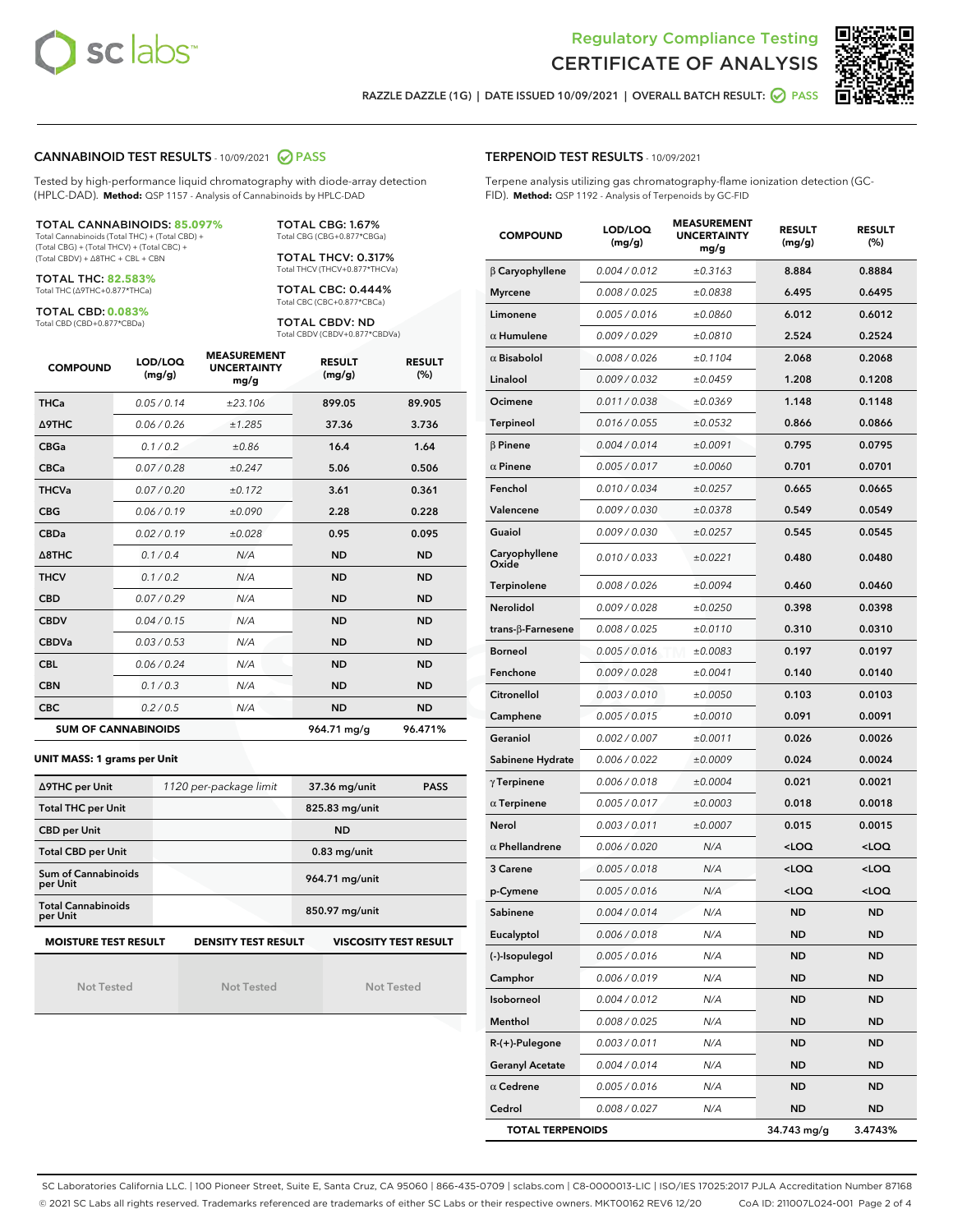



RAZZLE DAZZLE (1G) | DATE ISSUED 10/09/2021 | OVERALL BATCH RESULT:  $\bigcirc$  PASS

# CATEGORY 1 PESTICIDE TEST RESULTS - 10/09/2021 2 PASS

Pesticide and plant growth regulator analysis utilizing high-performance liquid chromatography-mass spectrometry (HPLC-MS) or gas chromatography-mass spectrometry (GC-MS). \*GC-MS utilized where indicated. **Method:** QSP 1212 - Analysis of Pesticides and Mycotoxins by LC-MS or QSP 1213 - Analysis of Pesticides by GC-MS

| 0.03 / 0.08<br><b>ND</b><br><b>PASS</b><br>Aldicarb<br>$\ge$ LOD<br>N/A<br>Carbofuran<br>0.02 / 0.05<br>$\ge$ LOD<br>N/A<br><b>ND</b><br><b>PASS</b><br>Chlordane*<br>0.03 / 0.08<br>$\ge$ LOD<br>N/A<br><b>ND</b><br><b>PASS</b><br>Chlorfenapyr*<br>0.03/0.10<br>$\ge$ LOD<br>N/A<br><b>ND</b><br><b>PASS</b><br>Chlorpyrifos<br>0.02 / 0.06<br>N/A<br><b>ND</b><br><b>PASS</b><br>$\ge$ LOD<br>Coumaphos<br>0.02 / 0.07<br>N/A<br><b>ND</b><br><b>PASS</b><br>$\ge$ LOD<br>Daminozide<br>0.02 / 0.07<br>N/A<br><b>ND</b><br><b>PASS</b><br>$\ge$ LOD<br><b>DDVP</b><br>0.03/0.09<br>$>$ LOD<br>N/A<br><b>ND</b><br><b>PASS</b><br>(Dichlorvos)<br>Dimethoate<br>0.03 / 0.08<br>$\ge$ LOD<br><b>ND</b><br><b>PASS</b><br>N/A<br>0.03/0.10<br>N/A<br><b>ND</b><br><b>PASS</b><br>Ethoprop(hos)<br>$>$ LOD<br>N/A<br><b>ND</b><br><b>PASS</b><br>Etofenprox<br>0.02 / 0.06<br>$\ge$ LOD<br>Fenoxycarb<br>0.03 / 0.08<br>$\ge$ LOD<br>N/A<br><b>ND</b><br><b>PASS</b><br>0.03/0.08<br>$\ge$ LOD<br>N/A<br><b>ND</b><br><b>PASS</b><br>Fipronil<br>Imazalil<br>0.02 / 0.06<br>$\geq$ LOD<br>N/A<br><b>ND</b><br><b>PASS</b><br>Methiocarb<br>0.02 / 0.07<br>$\ge$ LOD<br>N/A<br><b>ND</b><br><b>PASS</b><br>Methyl<br>0.03/0.10<br>N/A<br><b>ND</b><br><b>PASS</b><br>$\ge$ LOD<br>parathion<br>0.03/0.09<br><b>Mevinphos</b><br>$\ge$ LOD<br>N/A<br><b>ND</b><br><b>PASS</b><br>Paclobutrazol<br>0.02 / 0.05<br>$>$ LOD<br>N/A<br><b>ND</b><br><b>PASS</b><br>0.03 / 0.09<br>N/A<br>$\ge$ LOD<br><b>ND</b><br><b>PASS</b><br>Propoxur<br>0.03 / 0.08<br><b>ND</b><br><b>PASS</b><br>Spiroxamine<br>$\ge$ LOD<br>N/A<br>Thiacloprid<br>0.03/0.10<br>$\ge$ LOD<br>N/A<br><b>ND</b><br><b>PASS</b> | <b>COMPOUND</b> | LOD/LOQ<br>$(\mu g/g)$ | <b>ACTION</b><br><b>LIMIT</b><br>$(\mu g/g)$ | <b>MEASUREMENT</b><br><b>UNCERTAINTY</b><br>$\mu$ g/g | <b>RESULT</b><br>$(\mu g/g)$ | <b>RESULT</b> |
|------------------------------------------------------------------------------------------------------------------------------------------------------------------------------------------------------------------------------------------------------------------------------------------------------------------------------------------------------------------------------------------------------------------------------------------------------------------------------------------------------------------------------------------------------------------------------------------------------------------------------------------------------------------------------------------------------------------------------------------------------------------------------------------------------------------------------------------------------------------------------------------------------------------------------------------------------------------------------------------------------------------------------------------------------------------------------------------------------------------------------------------------------------------------------------------------------------------------------------------------------------------------------------------------------------------------------------------------------------------------------------------------------------------------------------------------------------------------------------------------------------------------------------------------------------------------------------------------------------------------------------------------------------------------------------------------|-----------------|------------------------|----------------------------------------------|-------------------------------------------------------|------------------------------|---------------|
|                                                                                                                                                                                                                                                                                                                                                                                                                                                                                                                                                                                                                                                                                                                                                                                                                                                                                                                                                                                                                                                                                                                                                                                                                                                                                                                                                                                                                                                                                                                                                                                                                                                                                                |                 |                        |                                              |                                                       |                              |               |
|                                                                                                                                                                                                                                                                                                                                                                                                                                                                                                                                                                                                                                                                                                                                                                                                                                                                                                                                                                                                                                                                                                                                                                                                                                                                                                                                                                                                                                                                                                                                                                                                                                                                                                |                 |                        |                                              |                                                       |                              |               |
|                                                                                                                                                                                                                                                                                                                                                                                                                                                                                                                                                                                                                                                                                                                                                                                                                                                                                                                                                                                                                                                                                                                                                                                                                                                                                                                                                                                                                                                                                                                                                                                                                                                                                                |                 |                        |                                              |                                                       |                              |               |
|                                                                                                                                                                                                                                                                                                                                                                                                                                                                                                                                                                                                                                                                                                                                                                                                                                                                                                                                                                                                                                                                                                                                                                                                                                                                                                                                                                                                                                                                                                                                                                                                                                                                                                |                 |                        |                                              |                                                       |                              |               |
|                                                                                                                                                                                                                                                                                                                                                                                                                                                                                                                                                                                                                                                                                                                                                                                                                                                                                                                                                                                                                                                                                                                                                                                                                                                                                                                                                                                                                                                                                                                                                                                                                                                                                                |                 |                        |                                              |                                                       |                              |               |
|                                                                                                                                                                                                                                                                                                                                                                                                                                                                                                                                                                                                                                                                                                                                                                                                                                                                                                                                                                                                                                                                                                                                                                                                                                                                                                                                                                                                                                                                                                                                                                                                                                                                                                |                 |                        |                                              |                                                       |                              |               |
|                                                                                                                                                                                                                                                                                                                                                                                                                                                                                                                                                                                                                                                                                                                                                                                                                                                                                                                                                                                                                                                                                                                                                                                                                                                                                                                                                                                                                                                                                                                                                                                                                                                                                                |                 |                        |                                              |                                                       |                              |               |
|                                                                                                                                                                                                                                                                                                                                                                                                                                                                                                                                                                                                                                                                                                                                                                                                                                                                                                                                                                                                                                                                                                                                                                                                                                                                                                                                                                                                                                                                                                                                                                                                                                                                                                |                 |                        |                                              |                                                       |                              |               |
|                                                                                                                                                                                                                                                                                                                                                                                                                                                                                                                                                                                                                                                                                                                                                                                                                                                                                                                                                                                                                                                                                                                                                                                                                                                                                                                                                                                                                                                                                                                                                                                                                                                                                                |                 |                        |                                              |                                                       |                              |               |
|                                                                                                                                                                                                                                                                                                                                                                                                                                                                                                                                                                                                                                                                                                                                                                                                                                                                                                                                                                                                                                                                                                                                                                                                                                                                                                                                                                                                                                                                                                                                                                                                                                                                                                |                 |                        |                                              |                                                       |                              |               |
|                                                                                                                                                                                                                                                                                                                                                                                                                                                                                                                                                                                                                                                                                                                                                                                                                                                                                                                                                                                                                                                                                                                                                                                                                                                                                                                                                                                                                                                                                                                                                                                                                                                                                                |                 |                        |                                              |                                                       |                              |               |
|                                                                                                                                                                                                                                                                                                                                                                                                                                                                                                                                                                                                                                                                                                                                                                                                                                                                                                                                                                                                                                                                                                                                                                                                                                                                                                                                                                                                                                                                                                                                                                                                                                                                                                |                 |                        |                                              |                                                       |                              |               |
|                                                                                                                                                                                                                                                                                                                                                                                                                                                                                                                                                                                                                                                                                                                                                                                                                                                                                                                                                                                                                                                                                                                                                                                                                                                                                                                                                                                                                                                                                                                                                                                                                                                                                                |                 |                        |                                              |                                                       |                              |               |
|                                                                                                                                                                                                                                                                                                                                                                                                                                                                                                                                                                                                                                                                                                                                                                                                                                                                                                                                                                                                                                                                                                                                                                                                                                                                                                                                                                                                                                                                                                                                                                                                                                                                                                |                 |                        |                                              |                                                       |                              |               |
|                                                                                                                                                                                                                                                                                                                                                                                                                                                                                                                                                                                                                                                                                                                                                                                                                                                                                                                                                                                                                                                                                                                                                                                                                                                                                                                                                                                                                                                                                                                                                                                                                                                                                                |                 |                        |                                              |                                                       |                              |               |
|                                                                                                                                                                                                                                                                                                                                                                                                                                                                                                                                                                                                                                                                                                                                                                                                                                                                                                                                                                                                                                                                                                                                                                                                                                                                                                                                                                                                                                                                                                                                                                                                                                                                                                |                 |                        |                                              |                                                       |                              |               |
|                                                                                                                                                                                                                                                                                                                                                                                                                                                                                                                                                                                                                                                                                                                                                                                                                                                                                                                                                                                                                                                                                                                                                                                                                                                                                                                                                                                                                                                                                                                                                                                                                                                                                                |                 |                        |                                              |                                                       |                              |               |
|                                                                                                                                                                                                                                                                                                                                                                                                                                                                                                                                                                                                                                                                                                                                                                                                                                                                                                                                                                                                                                                                                                                                                                                                                                                                                                                                                                                                                                                                                                                                                                                                                                                                                                |                 |                        |                                              |                                                       |                              |               |
|                                                                                                                                                                                                                                                                                                                                                                                                                                                                                                                                                                                                                                                                                                                                                                                                                                                                                                                                                                                                                                                                                                                                                                                                                                                                                                                                                                                                                                                                                                                                                                                                                                                                                                |                 |                        |                                              |                                                       |                              |               |
|                                                                                                                                                                                                                                                                                                                                                                                                                                                                                                                                                                                                                                                                                                                                                                                                                                                                                                                                                                                                                                                                                                                                                                                                                                                                                                                                                                                                                                                                                                                                                                                                                                                                                                |                 |                        |                                              |                                                       |                              |               |
|                                                                                                                                                                                                                                                                                                                                                                                                                                                                                                                                                                                                                                                                                                                                                                                                                                                                                                                                                                                                                                                                                                                                                                                                                                                                                                                                                                                                                                                                                                                                                                                                                                                                                                |                 |                        |                                              |                                                       |                              |               |

#### CATEGORY 2 PESTICIDE TEST RESULTS - 10/09/2021 @ PASS

| <b>COMPOUND</b>          | LOD/LOO<br>$(\mu g/g)$ | <b>ACTION</b><br>LIMIT<br>$(\mu g/g)$ | <b>MEASUREMENT</b><br><b>UNCERTAINTY</b><br>µg/g | <b>RESULT</b><br>$(\mu g/g)$ | <b>RESULT</b> |  |
|--------------------------|------------------------|---------------------------------------|--------------------------------------------------|------------------------------|---------------|--|
| Abamectin                | 0.03/0.10              | 0.1                                   | N/A                                              | <b>ND</b>                    | <b>PASS</b>   |  |
| Acephate                 | 0.02/0.07              | 0.1                                   | N/A                                              | <b>ND</b>                    | <b>PASS</b>   |  |
| Acequinocyl              | 0.02/0.07              | 0.1                                   | N/A                                              | <b>ND</b>                    | <b>PASS</b>   |  |
| Acetamiprid              | 0.02 / 0.05            | 0.1                                   | N/A                                              | <b>ND</b>                    | <b>PASS</b>   |  |
| Azoxystrobin             | 0.02/0.07              | 0.1                                   | N/A                                              | <b>ND</b>                    | <b>PASS</b>   |  |
| <b>Bifenazate</b>        | 0.01 / 0.04            | 0.1                                   | N/A                                              | <b>ND</b>                    | <b>PASS</b>   |  |
| <b>Bifenthrin</b>        | 0.02 / 0.05            | 3                                     | N/A                                              | <b>ND</b>                    | <b>PASS</b>   |  |
| <b>Boscalid</b>          | 0.03/0.09              | 0.1                                   | N/A                                              | <b>ND</b>                    | <b>PASS</b>   |  |
| Captan                   | 0.19/0.57              | 0.7                                   | N/A                                              | <b>ND</b>                    | <b>PASS</b>   |  |
| Carbaryl                 | 0.02/0.06              | 0.5                                   | N/A                                              | <b>ND</b>                    | <b>PASS</b>   |  |
| Chlorantranilip-<br>role | 0.04/0.12              | 10                                    | N/A                                              | <b>ND</b>                    | <b>PASS</b>   |  |
| Clofentezine             | 0.03/0.09              | 0.1                                   | N/A                                              | <b>ND</b>                    | <b>PASS</b>   |  |

| <b>CATEGORY 2 PESTICIDE TEST RESULTS</b> - 10/09/2021 continued |  |  |
|-----------------------------------------------------------------|--|--|
|                                                                 |  |  |

| <b>COMPOUND</b>               | LOD/LOQ<br>(µg/g) | <b>ACTION</b><br><b>LIMIT</b><br>(µg/g) | <b>MEASUREMENT</b><br><b>UNCERTAINTY</b><br>µg/g | <b>RESULT</b><br>(µg/g) | <b>RESULT</b> |
|-------------------------------|-------------------|-----------------------------------------|--------------------------------------------------|-------------------------|---------------|
| Cyfluthrin                    | 0.12 / 0.38       | $\overline{c}$                          | N/A                                              | <b>ND</b>               | <b>PASS</b>   |
| Cypermethrin                  | 0.11 / 0.32       | $\mathcal{I}$                           | N/A                                              | <b>ND</b>               | <b>PASS</b>   |
| <b>Diazinon</b>               | 0.02 / 0.05       | 0.1                                     | N/A                                              | <b>ND</b>               | <b>PASS</b>   |
| Dimethomorph                  | 0.03 / 0.09       | 2                                       | N/A                                              | <b>ND</b>               | <b>PASS</b>   |
| Etoxazole                     | 0.02 / 0.06       | 0.1                                     | N/A                                              | <b>ND</b>               | <b>PASS</b>   |
| Fenhexamid                    | 0.03 / 0.09       | 0.1                                     | N/A                                              | <b>ND</b>               | <b>PASS</b>   |
| Fenpyroximate                 | 0.02 / 0.06       | 0.1                                     | N/A                                              | <b>ND</b>               | <b>PASS</b>   |
| Flonicamid                    | 0.03 / 0.10       | 0.1                                     | N/A                                              | <b>ND</b>               | <b>PASS</b>   |
| Fludioxonil                   | 0.03 / 0.10       | 0.1                                     | N/A                                              | <b>ND</b>               | <b>PASS</b>   |
| Hexythiazox                   | 0.02 / 0.07       | 0.1                                     | N/A                                              | <b>ND</b>               | <b>PASS</b>   |
| Imidacloprid                  | 0.04 / 0.11       | 5                                       | N/A                                              | <b>ND</b>               | <b>PASS</b>   |
| Kresoxim-methyl               | 0.02 / 0.07       | 0.1                                     | N/A                                              | <b>ND</b>               | <b>PASS</b>   |
| <b>Malathion</b>              | 0.03 / 0.09       | 0.5                                     | N/A                                              | <b>ND</b>               | <b>PASS</b>   |
| Metalaxyl                     | 0.02 / 0.07       | $\overline{c}$                          | N/A                                              | <b>ND</b>               | <b>PASS</b>   |
| Methomyl                      | 0.03 / 0.10       | 1                                       | N/A                                              | <b>ND</b>               | <b>PASS</b>   |
| Myclobutanil                  | 0.03 / 0.09       | 0.1                                     | N/A                                              | <b>ND</b>               | <b>PASS</b>   |
| Naled                         | 0.02 / 0.07       | 0.1                                     | N/A                                              | <b>ND</b>               | <b>PASS</b>   |
| Oxamyl                        | 0.04 / 0.11       | 0.5                                     | N/A                                              | <b>ND</b>               | <b>PASS</b>   |
| Pentachloronitro-<br>benzene* | 0.03 / 0.09       | 0.1                                     | N/A                                              | <b>ND</b>               | <b>PASS</b>   |
| Permethrin                    | 0.04 / 0.12       | 0.5                                     | N/A                                              | <b>ND</b>               | <b>PASS</b>   |
| Phosmet                       | 0.03 / 0.10       | 0.1                                     | N/A                                              | <b>ND</b>               | <b>PASS</b>   |
| Piperonylbu-<br>toxide        | 0.02 / 0.07       | 3                                       | N/A                                              | <b>ND</b>               | <b>PASS</b>   |
| Prallethrin                   | 0.03 / 0.08       | 0.1                                     | N/A                                              | <b>ND</b>               | <b>PASS</b>   |
| Propiconazole                 | 0.02 / 0.07       | 0.1                                     | N/A                                              | <b>ND</b>               | <b>PASS</b>   |
| Pyrethrins                    | 0.04 / 0.12       | 0.5                                     | N/A                                              | <b>ND</b>               | <b>PASS</b>   |
| Pyridaben                     | 0.02 / 0.07       | 0.1                                     | N/A                                              | <b>ND</b>               | <b>PASS</b>   |
| Spinetoram                    | 0.02 / 0.07       | 0.1                                     | N/A                                              | <b>ND</b>               | <b>PASS</b>   |
| Spinosad                      | 0.02 / 0.07       | 0.1                                     | N/A                                              | <b>ND</b>               | <b>PASS</b>   |
| Spiromesifen                  | 0.02 / 0.05       | 0.1                                     | N/A                                              | <b>ND</b>               | <b>PASS</b>   |
| Spirotetramat                 | 0.02 / 0.06       | 0.1                                     | N/A                                              | <b>ND</b>               | <b>PASS</b>   |
| Tebuconazole                  | 0.02 / 0.07       | 0.1                                     | N/A                                              | <b>ND</b>               | <b>PASS</b>   |
| Thiamethoxam                  | 0.03 / 0.10       | 5                                       | N/A                                              | <b>ND</b>               | <b>PASS</b>   |
| Trifloxystrobin               | 0.03 / 0.08       | 0.1                                     | N/A                                              | <b>ND</b>               | <b>PASS</b>   |

SC Laboratories California LLC. | 100 Pioneer Street, Suite E, Santa Cruz, CA 95060 | 866-435-0709 | sclabs.com | C8-0000013-LIC | ISO/IES 17025:2017 PJLA Accreditation Number 87168 © 2021 SC Labs all rights reserved. Trademarks referenced are trademarks of either SC Labs or their respective owners. MKT00162 REV6 12/20 CoA ID: 211007L024-001 Page 3 of 4